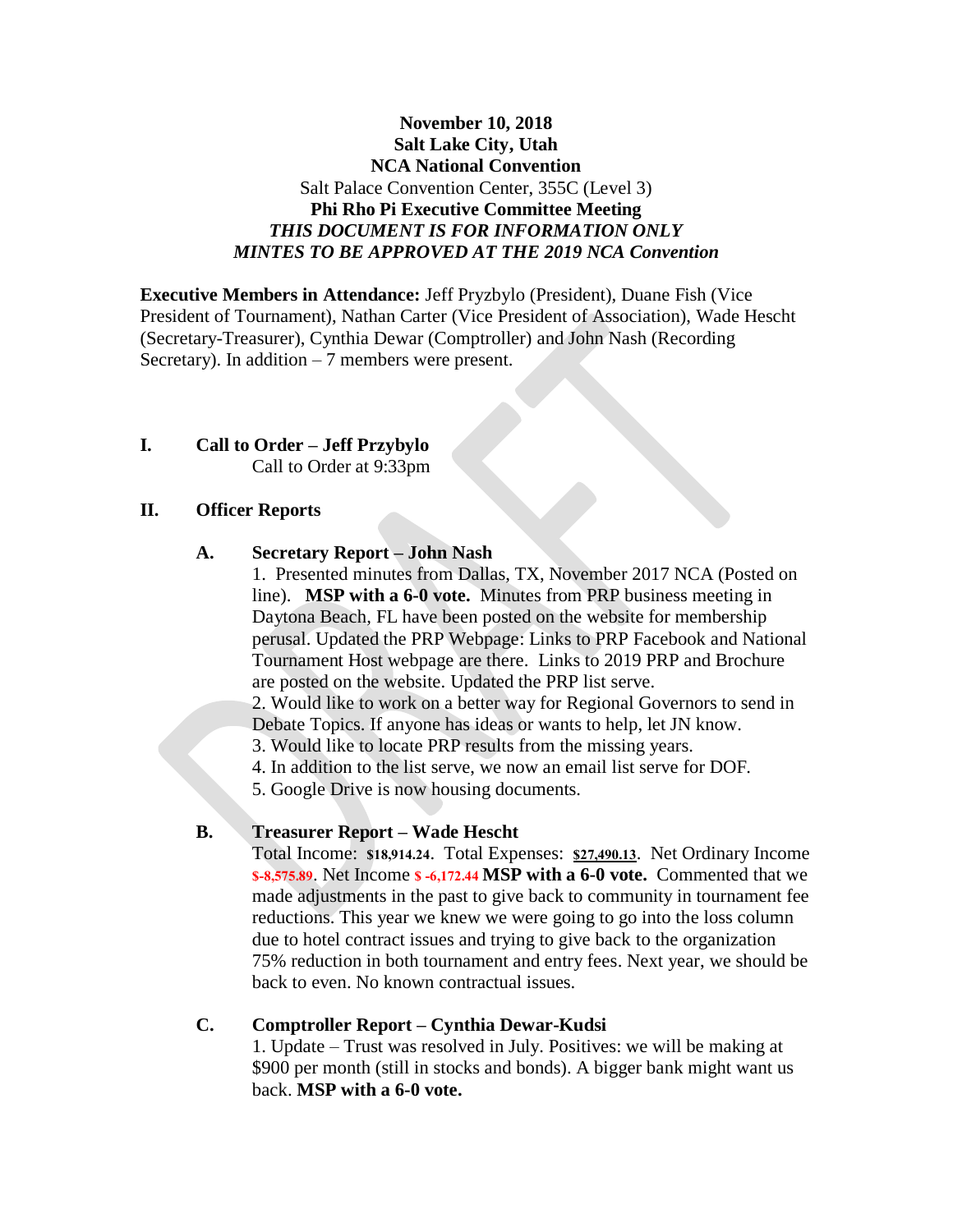2. Now, we need to make certain we are giving back to the tournament. Once all the trustees have been finalized and once the lawyer fees have been completed, we will know how much we will be able to give back.

#### **D. Vice President of Association Report – Nathan Carter**

- 1. NCA next year went to the Planning Committee meeting NCA will be  $11/14 - 11/17$  in Baltimore, Maryland. The main theme will be Communication for Survival.
- 2. CRAFT session went well. Approximately 50 people were present. 7 CRAFTS presented.
- 3. Next Year (New PRP Session) Safe Strategies Assaulting Forensic Endangerment (SAFE)
- 4. Items be considered for next NCA Maybe get another slot back? Maybe move the business meeting to 7am - Maybe try to co-sponsor with Community College Section.
- 5. Working on updating the information about guidelines for hosting PRP
- 6. Bids coming up from Minneapolis and DC. (We are aware of states we will not travel to
- 7. COFO meeting scheduled in December with COFO (Lee Mayfield) to try to better coordinate National Tournament Dates

### **E. President Report – Jeff Przybylo**

1. Gave the report for the EB retreat that occurred in July. See attachment

### **F. Vice President of Tournament – Duane Fish**

- 1. Hotel prices change from weekend to weekday. It is clearly outlined in the brochure. \$135.36 (Fri and Sat) \$117.21(Sun – Thurs) could change if city taxes change, but we will not know that until closer to the tournament.
- 2. You do not have to walk through casino to get to competition rooms
- 3. All sorts of security monitoring the hotel and casino.
- 4. NFA-LD has been moved in the schedule there will be changes in judges needed.
- 5. Title IX concerns We will model our requirements / training off NPDA. This next year we will encourage all PRP participants be Title IX trained. All hired judges will be required to be trained. We hope to make it required and will bring that to the membership in 2019.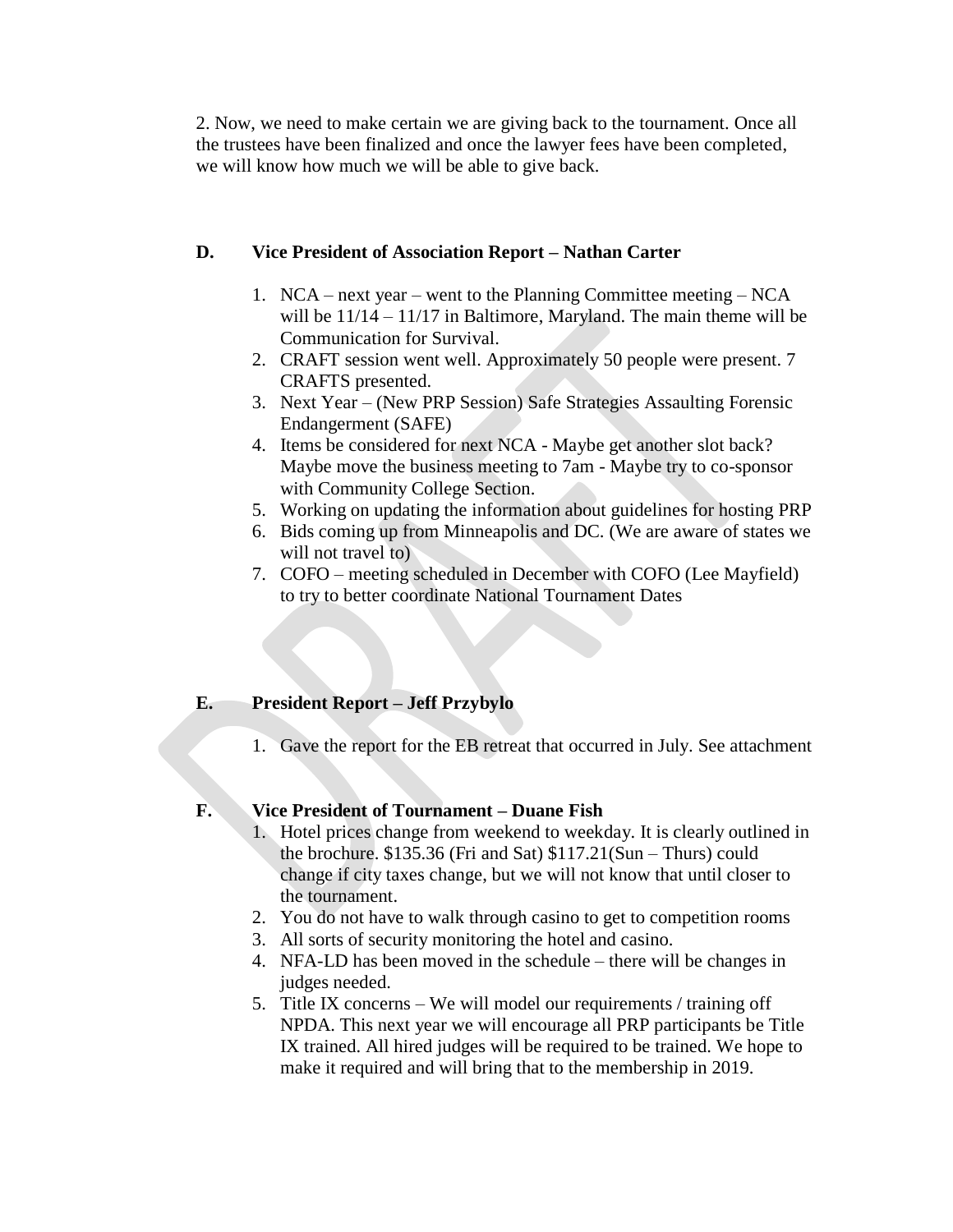### **III. Committee Reports**

**A.** No other committee reports.

### **IV. Old Business**

No old business.

### **V. New Business**

- A. Tournament going greener think about paper postings? Electronic ballots
- B. Talk to judges about the importance of diversity
- C. Announcements: John Nash won the Osborn Outstanding Community College Educator Award.
- D. Thomas Bovino is back in charge of the Community College Section let's get back involved.
- E. Possible suggestions: Reach out to learn why schools no longer attend. Maybe reach out to past schools. Maybe a charge for Regional Governors to investigate. Trent Webb suggested an adhoc outreach committee. Dug Hall added it could be Bob Becker survey question.
- F. Should we codify the EB policy that we will not travel to a state where the entire membership cannot go to (The states that California cannot travel to).
- G. Host of PRP Jim Dobson spoke
	- a. Hired a band for final night of PRP –
	- b. Hired a professional photographer for opening and closing nights
	- c. Student activities game theme nights trivia night at local restaurant, Blind Onion
	- d. Restaurant visit coming up
	- e. Cite Visit coming up in December.
	- f. Car rental there is an airport shuttle Uber and Lift are there.
	- g. Theme Banquet GAME ON but no theme dress

## **VI. Adjournment**

Motion to adjourn at 10:50am

Respectfully submitted:

John Nash, Recording Secretary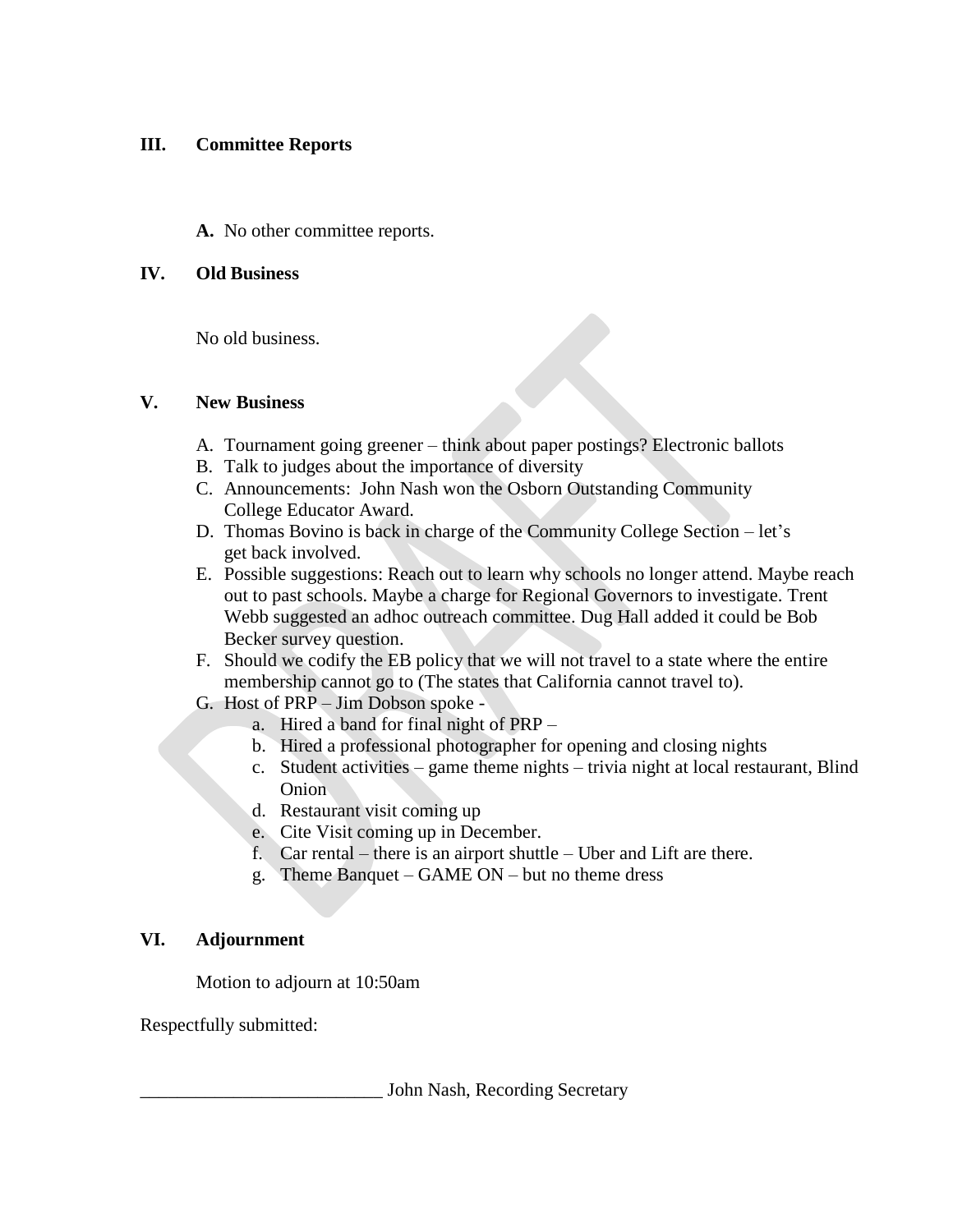Phi Rho Pi July 2018 Executive Board Meeting Minutes from the Retreat in Reno, Nevada

## **I. Hosting Committee:**

It was decided that the PRP President would create a Hosting Committee consisting of the current Phi Rho Pi Host, the outgoing Phi Rho Pi Host and the future Phi Rho Pi host as well as 3 at-large members to serve as the representatives of the Hosting Committee. The at-large members would be selected by the Phi Rho Pi President. The at-large members would most likely consist of persons recommended by the current tournament host as well as persons interesting in hosting the tournament in the future.

The Phi Rho Pi Recording Secretary would be responsible for placing and updating documents relating to this committee on the Phi Rho Pi Google Drive. Documents may include, but are not limited to, the Hosting Duty List and the Hosting Supply List. Access to the documents would be given to members of the committee and any persons deemed appropriate by the Phi Rho Pi President.

The current tournament host would be the person(s) responsible for reporting information to the Tournament Director.

### **II. The Dance**

Plans to help with concerns the final night of Phi Rho Pi brings to the table:

- 1) Rebranding of the final night festivities. Rather than promote a dance, rebranding the evening as a reception or gathering may begin to foster a more positive environment. In addition, it will allow the host school more variety in choosing an activity.
- 2) Changing the tone of the environment. By using brighter lights and varying music and or activities, a more positive aura can be produced.
- 3) Coaches patrolling the final night activities. In a similar manner to how Phi Rho Pi maintains safety during the tournament by monitoring the tournament space to maintain curfew, coaches will be asked to help monitor the final evening of festivities.
- 4) Name tags will be reintroduced to the tournament to minimize the presence of non-Phi Rho Pi members. Name tags will also help coaches identify students who may need to be reported to coaches or tournament staff.
- 5) We will try these proactive measures first before resorting to more drastic measures such as eliminating social activities.

In addition:

- 1) PRP will hire security when needed.
- 2) PRP will share the pro-active alternatives with the membership.
- 3) PRP will change the language in the code of ethics statement to reflect that students must adhere to their own school's Code of Conduct and well as their Student Handbook.
- 4) Treasurer will try to minimize payments to multiple third-party vendors provided by the tournament host.
- 5) The Tournament Director will: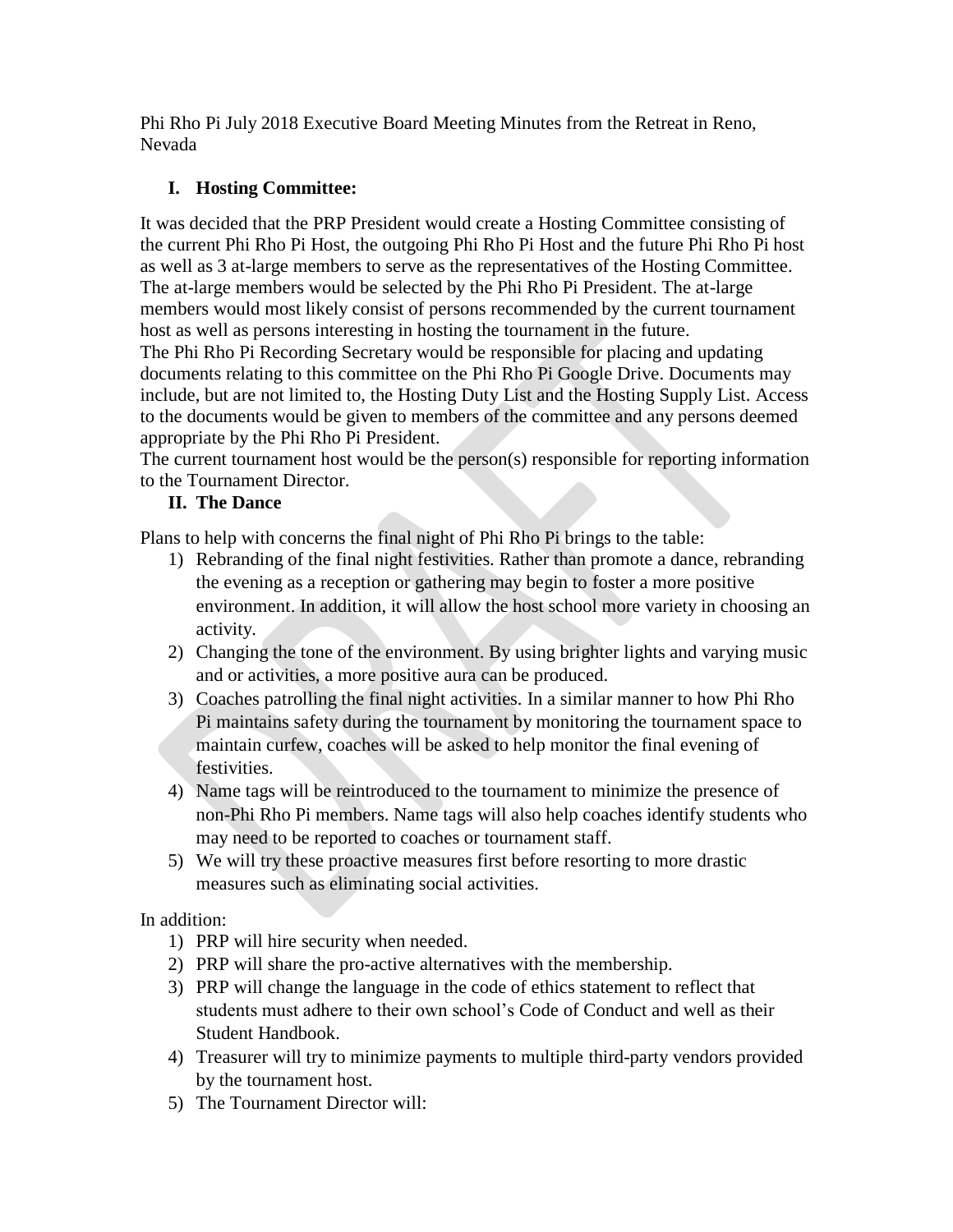- a. Place a bigger emphasis on the idea of curfew
- b. Place a bigger emphasis on the importance of name tags
- c. Place a bigger emphasis on the rules / conduct to be expected at the final reception
- d. Place a bigger emphasis on the expectation of coaches to participate in keeping students safe.

### **III.Ethics Talk**

- 1) Talked about the need for an ethics committee perhaps revising it (to be discussed later in committee revision agenda)
- 2) Place on the PRP webpage a statement that students and coaches are expected to follow their own school's College Code of Ethics, Student Handbook and Title IX guidelines.

## **IV.EXPERIENT**

Overall – it was decided that the benefits of working with Experient outweigh the drawbacks. However, the E.B. still want to promote the idea that schools do not have to work with Experient when seeking and promoting bids.

- **V. The Future of Joy of Tournaments**
- 1) No other program can do for PRP what the JOT can do. After talking with vendors, it was determined that it would take years for other programs to catch up.
- 2) Overall we LOVE Brent and we LOVE the JOT. Although, we do acknowledge that improvements continually need to be made.
- 3) It is important to share with the PRP membership:
	- a. How amazing JOT is  $-$  it can tally sweepstakes in the divisions, it can help create rooming lists, it can create the voting ballots for specialty awards, with allows us to help communicate with hotel the names, room choices and cleaning schedule unique to PRP.
	- b. Upgrades to the system such as electronic ballots and cloud-based software are just not possible yet. The technology is not quite there yet. The cloud-based applications are currently unstable. Cloud based systems may not be successful on all browsers and on all brands of devices being used. We would have to compromise the tabbing safeguards to have electronic ballots.
- 4) By April, we may be able to upload schematics onto the webpage. We also will be working on a manual to help users better understand the system. We could possibly electronically distribute judge dance cards.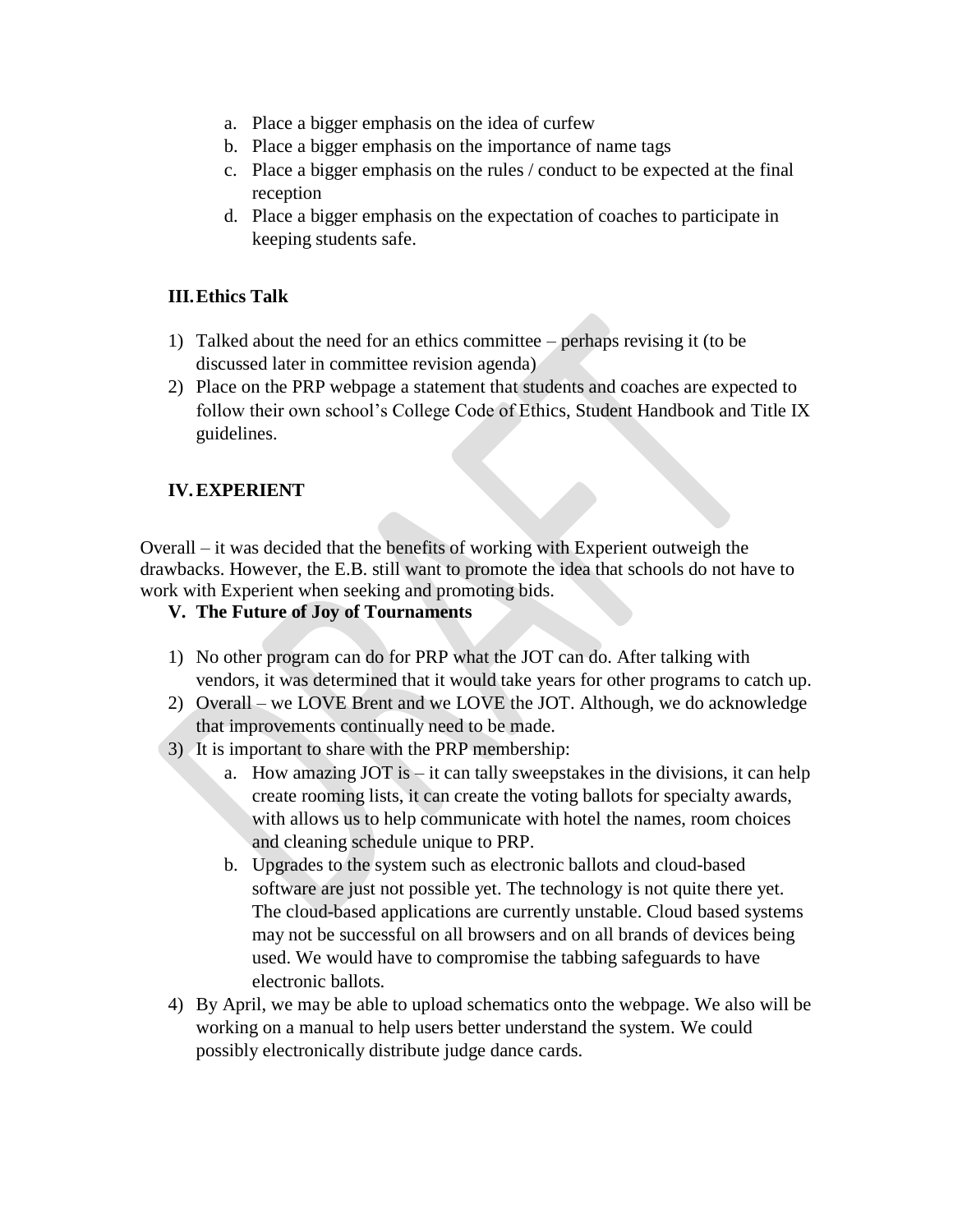- 5) The future of JOT is still not secure; however, we should know after this year if we will need to gradually phase out JOT or gradually upgrade the system to keep up with technological expectations.
- 6) It is important to communicate with the membership that Joy of Tournaments is not an outdated system. The perception is that JOT is not on the same technological level as other systems. However, because it is so advanced and tailored to the needs of PRP, it would several steps backward if we shifted systems.

# **VI. Site Visit**

Overall, the meeting with the Nugget representative (Marc and Liz) was a positive one. Points of Information to note:

- 1) Liz will not be here in April. Marc will be.
- 2) Rooms to have a fridge, but there are no microwaves
- 3) Wi Fi should be good in hotel. There are no special codes needed to log on. However, you do need to log on every 24 hours. Instructions on how to log on can be found in the sleeping rooms. There are some "Dead" wi-fi spots in the casino and in Rosie's restaurant.
- 4) Room rates \$135.36 (Fri/Sat) and \$117.21 (Sun to Thursday) these rates could change slightly due to city taxes we have no control over.
- 5) Free parking large vans and busses can be parking in parking lot next to hotel. Cars can park in the parking garage.
- 6) Shuttle runs every ½ hour from airport to hotel from 5am to late night. If the drivers see lines for the shuttle, the driver will be able to make more trips. The shuttle ride is approximately 10 minutes from hotel to airport. There are multiple shuttles available if needed. On Sunday of departure, the shuttles will begin to run at 4am. Airport does not open until 4am.
- 7) Billing front desk will not give the bill upon checkout. Bills will not be emailed until the Monday after checkout. If you give the front desk your email at check-in, guests will have the option to check out on their televisions in the room and receive an email confirmation of checkout. However, folios will need to be emailed on Monday.
- 8) There are 2 towers to the hotel. Floors lobby,  $2<sup>nd</sup>$  and  $5<sup>th</sup>$  connect to both towers.
- 9) Banquet is set at \$45 dollars. As a result, tournament fees must go up from \$40 to \$45. E.B voted on this in our special session.
- 10) Items to be changed in the contract are, but are not limited to:
	- a. Rooming due date moved to 3/18 3 weeks prior instead of 4 weeks prior.
	- b. New names to rooms need to be noted
	- c. Room times of use switched to 7am to 10pm
	- d. Add practice rooms to Friday
	- e. Add Sierra rooms to contract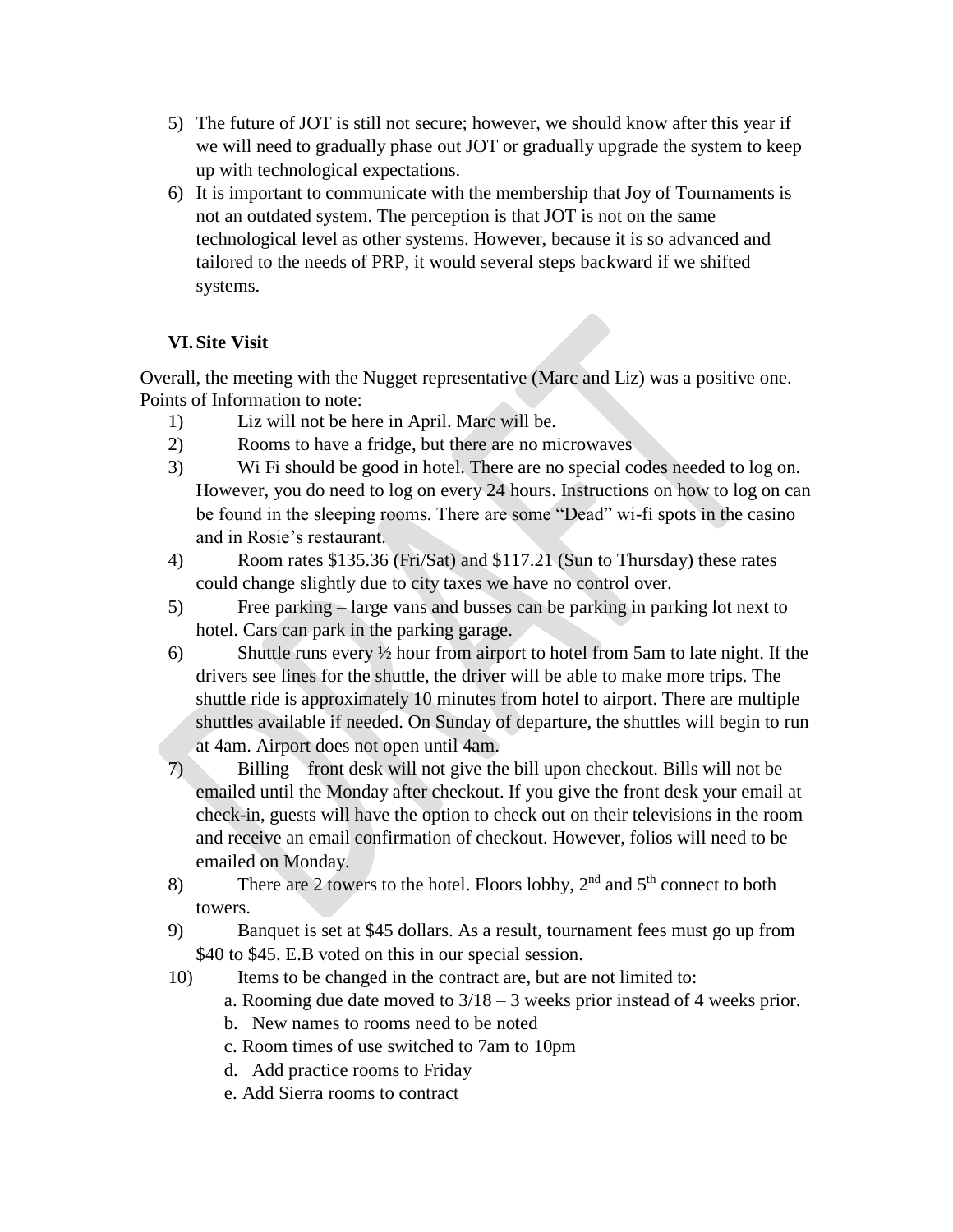### f.Change Tab room from Redwood 8 to Redwood 6.

- g. We have Pacific Rooms beginning on 4/5
- h. We have Central Pacific Rooms beginning on 4/6
- 11) Room Usage subject to change at the Tournament Director see fit
	- a. Practice rooms prior to tournament include Redwood 2, 3, 6 and 7
	- b. Extemp Prep and IPDA Prep will be held in Sierra 5
	- c. Ballot sorting and Ballot review will be held in Sierra 3 & 4
	- d. Registration will be held in the Nugget Foyer
	- e. Judge reception / judge meeting will be held in Chalet Terrace
	- f. Ballot drop out will be held in Sierra 1
	- g. Tab Room will be held in Redwood 6
	- h. Competition Rooms will include
		- i. Cascade 1, 2, 3, 4 and 5
		- ii. Redwood 1, 2, 3, 4, 7, and 8
		- iii. Southern Pacific A, B, C, D, E, F and G
		- iv. Central Pacific A, B and C

# **VII Trust**

- 1) Cynthia gave the history of the trust and how it progressed up until now.
- 2) Approximate current holdings
	- a. \$130,000 in the Wells Fargo Bank. Should be there now Cynthia is checking – this money will be invested
		- b. \$50,000 in the Putnam account. being invested
		- c.\$21,000 is being held by the state of Texas and we are in the process of getting it back. This money will be liquid once we get it.
- 3) Board of trustees (Frank / Lisa / Gretchen) have been formed to give the Executive Board permission to use a percentage of funds each year on the PRP tournament.

## **VII. Dangling Issues**

- 1) Wade is planning to work on a budget for host schools. PRP will take over the duty on planning and funding the Judges Reception, Tab Room Breakfast and the Tab Room end of tournament gathering. PRP will plan the food and beverages and eliminate the middle people (hosts) from having to do this task.
- 2) Need to add catering to the summer visit.
- 3) Professional Code of Standards John, Cynthia and Lauren will work on revising this and having it ready by NCA in November.
- 4) Title IX Training Duane will add a question to the JOT judging form and the hired judging form making certain all participants are aware of title IX issues and are sensitive to it and trained properly.
- 5) Nathan is now helping with COFO. Although we would like to not have AFA and PRP overlap, we are not convinced this is possible. We would like to